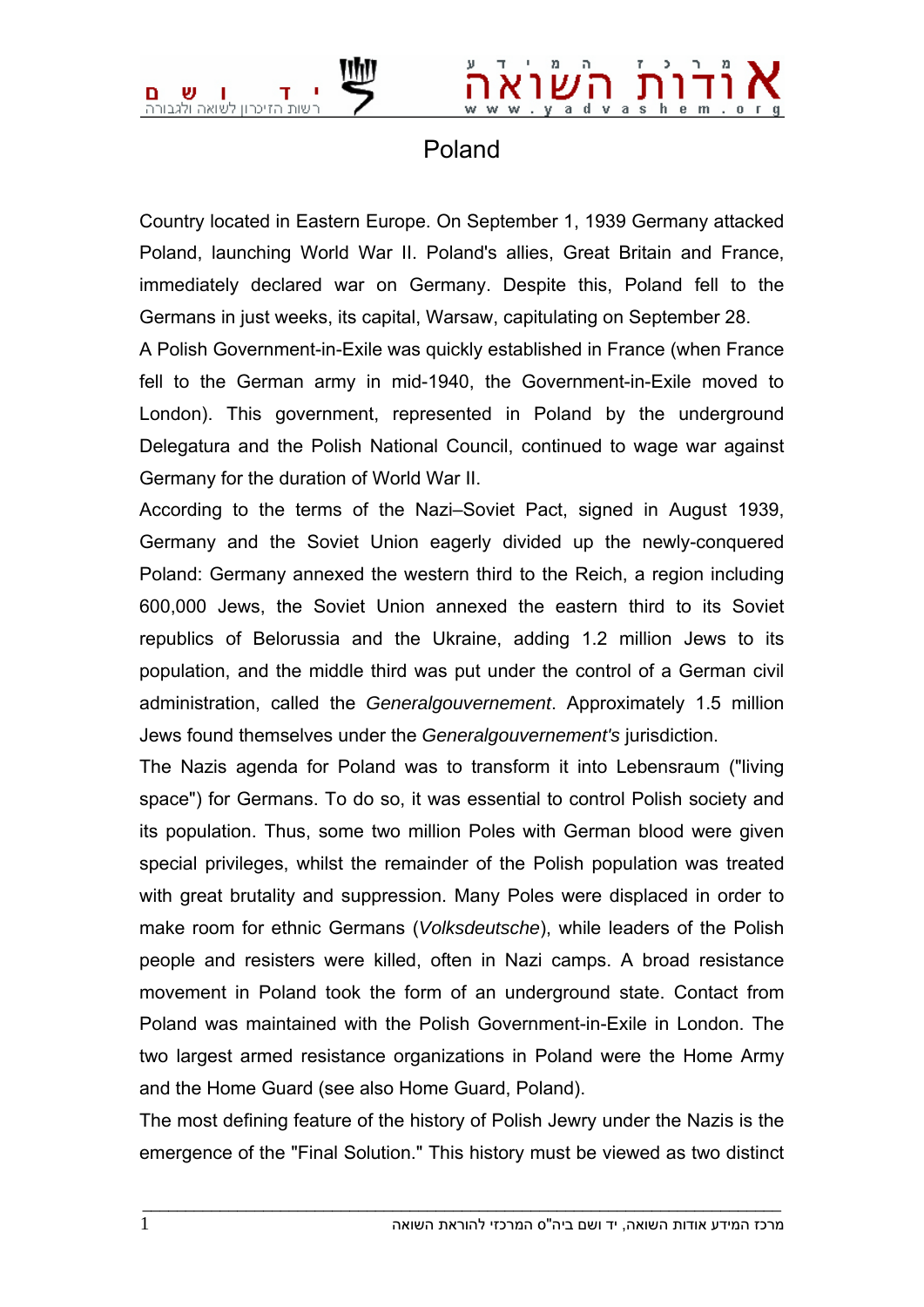

## . ya dvashem

periods - before and after the start of the murders. Immediately after the Germans occupied Poland, the country's Jews were subjected to a two-month wave of random murders. After the Germans and Soviets carved up Poland, some 300,000 Jews fled to the Soviet-occupied region from the German areas, leaving 1.8-2 million Jews in German-ruled Poland.

Among the first sets of official anti-Jewish measures in Poland, was that issued by Gestapo chief Reinhard Heydrich on September 21, 1939: he demanded that the Jews living in areas annexed to the Reich be expelled to the *Generalgouvernement,* that they be concentrated in large cities near major railroad junctions, and that *Judenraete* be established. In late fall, the governor of the *Generalgouvernement,* Hans Frank, decreed that in his jurisdiction all Jews over the age of 10 must wear a white armband with a blue Star of David (see also Badge, Jewish). In October he issued a decree whereby all Jewish males of a certain age could be sent to do forced labor. In addition, the Nazis commenced seizing and liquidating Jewish businesses with the exception of small shops. Jews were only allowed to keep small amounts of money, making it difficult to buy or sell anything. In January 1940, Jews were forbidden to use trains, except by special permit and were ordered to register their property with the authorities. Many Jews were attacked, robbed, rounded up randomly and made to do various jobs.

The first Polish Ghetto was established in October 1939, in Piotrakow Trybunalski. The first large ghetto, in the city of Lodz, was decided on in February 1940 and was closed off from the outside world in May 1940. The establishment of Ghettos was accelerated; Warsaw in November, 1940, Lublin and Cracow in March, 1941 and in the Zaglembie region, as late as 1942 and 1943, after mass extermination had commenced.

In some ghettos, Jews had the ability to leave, thus assisting them in smuggling food and supplies. Other ghettos were hermetically sealed, letting no one in or out - subjecting the Jews to starvation and epidemics. Jews in all the ghettos, however, were determined to survive. The *Judenraete* and Jewish community organizations tried their hardest to procure and distribute food and medicine to the ghetto population, provide some semblance of schooling for the children, and cultural activities for all. *Zegota* (the Polish

 $\bot$  , and the set of the set of the set of the set of the set of the set of the set of the set of the set of the set of the set of the set of the set of the set of the set of the set of the set of the set of the set of t